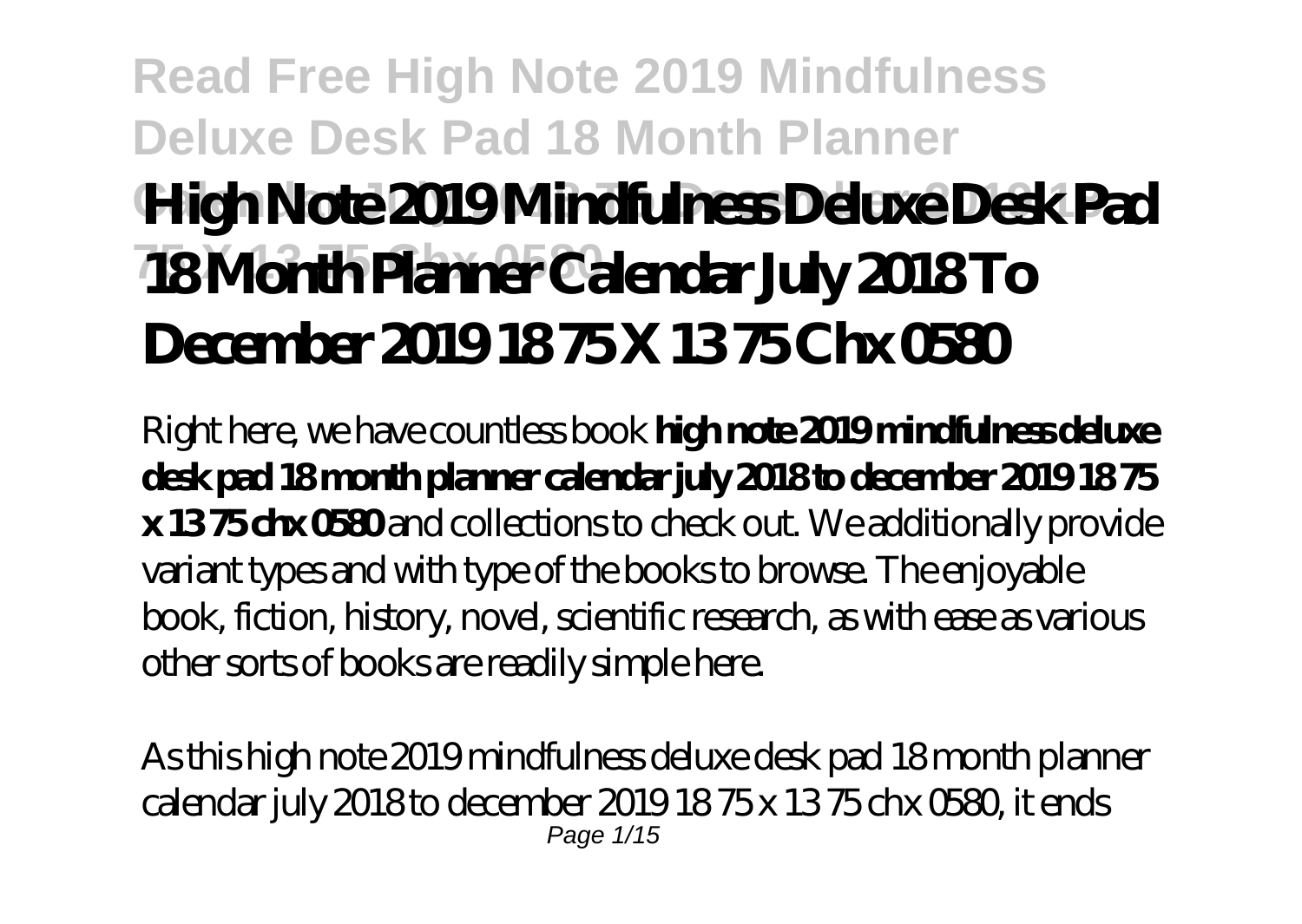occurring monster one of the favored books high note 2019 9 18 **75 X 13 75 Chx 0580** december 2019 18 75 x 13 75 chx 0580 collections that we have. This is mindfulness deluxe desk pad 18 month planner calendar july 2018 to why you remain in the best website to see the amazing books to have.

3 Hours of Christmas Music | Traditional Instrumental Christmas Songs Playlist | Piano \u0026 Orchestra

Instrumental Christmas Music: Christmas Piano Music \u0026 Traditional Christmas Songs Playlist ✰ 8 HOURS ✰ Christmas FIREPLACE ACOUSTIC GUITAR Christmas Music Instrumental YULELOG

Beautiful Relaxing Music • Peaceful Piano Music \u0026 Guitar Music | Sunny Mornings by Peder B. Helland*How to Unlock the Full Potential of Your Mind | Dr. Joe Dispenza on Impact Theory* Page 2/15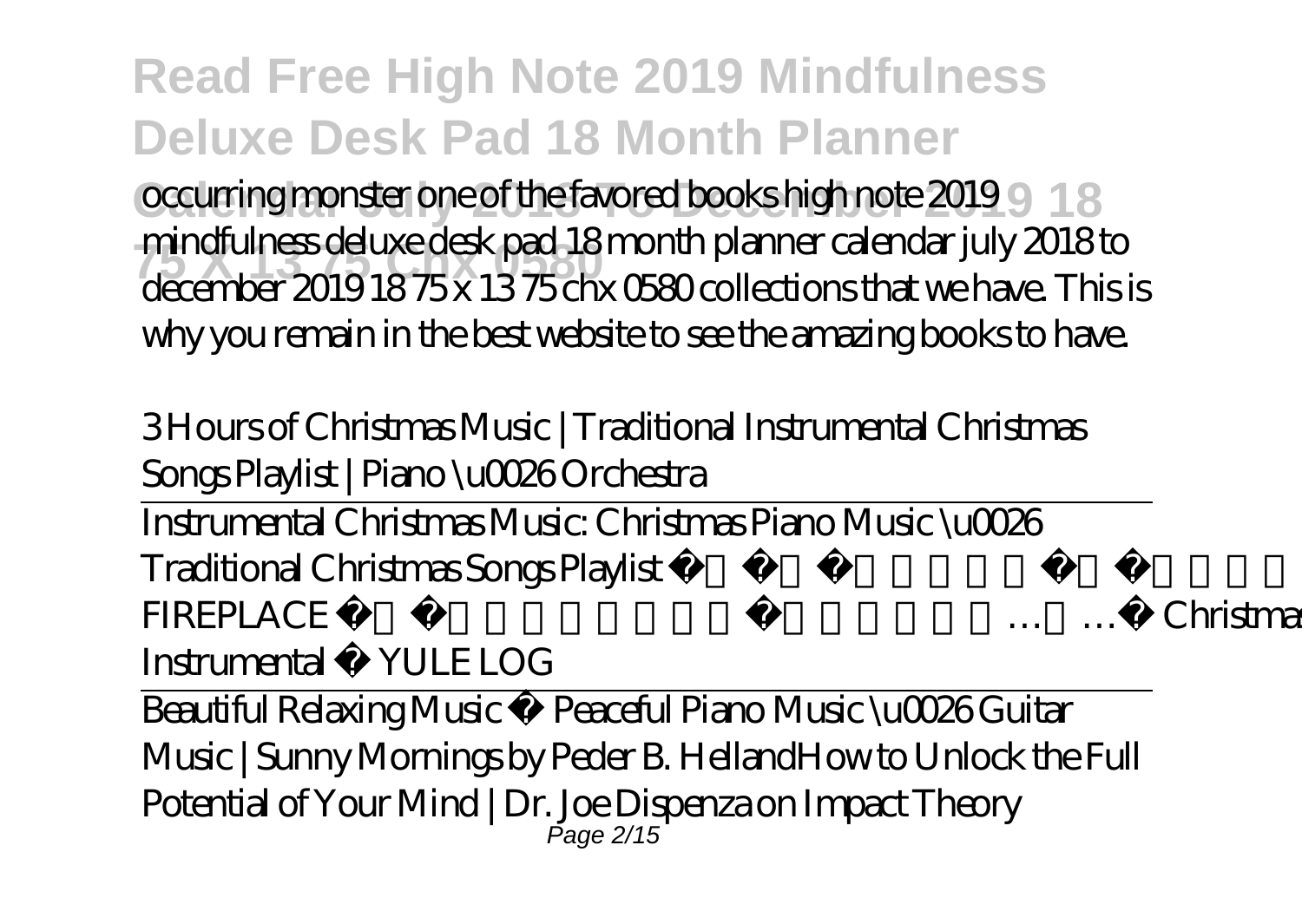### **Read Free High Note 2019 Mindfulness Deluxe Desk Pad 18 Month Planner Calendar July 2018 To December 2019 18** AMBIENT CHILLOUT LOUNGE RELAXING MUSIC - Essential **75 X 13 75 Chx 0580** James Arthur - Rewrite The Stars [from The Greatest Showman: Relax Session 1 - Background Chill Out Music - Anne-Marie \u0026 Reimagined] *[OFFICIAL VIDEO] Can You Feel the Love Tonight? - Pentatonix* Classic Christmas Music with a Fireplace and Beautiful Background (Classics) (2 hours) (2020) *Panic! At The Disco - Into the Unknown (From \"Frozen 2\") Instrumental Christmas Music with Fireplace 24/7 - Merry Christmas!* **How to Get Your Brain to Focus | Chris Bailey | TEDxManchester Sound Recording Room / Foley Room - Sound Absorption** Traditional Christmas Fireplace with Instrumental Christmas Music \u0026 Crackling, 4K Christmas Ambience 2021 Hobonichi Weeks Plan With Me | Sticker Haul - Let's Plan It *4K Christmas Fireplace with Music \u0026 Crackling - Traditional Christmas Harp - Cozy Christmas Ambience* Fireplace 10 Page 3/15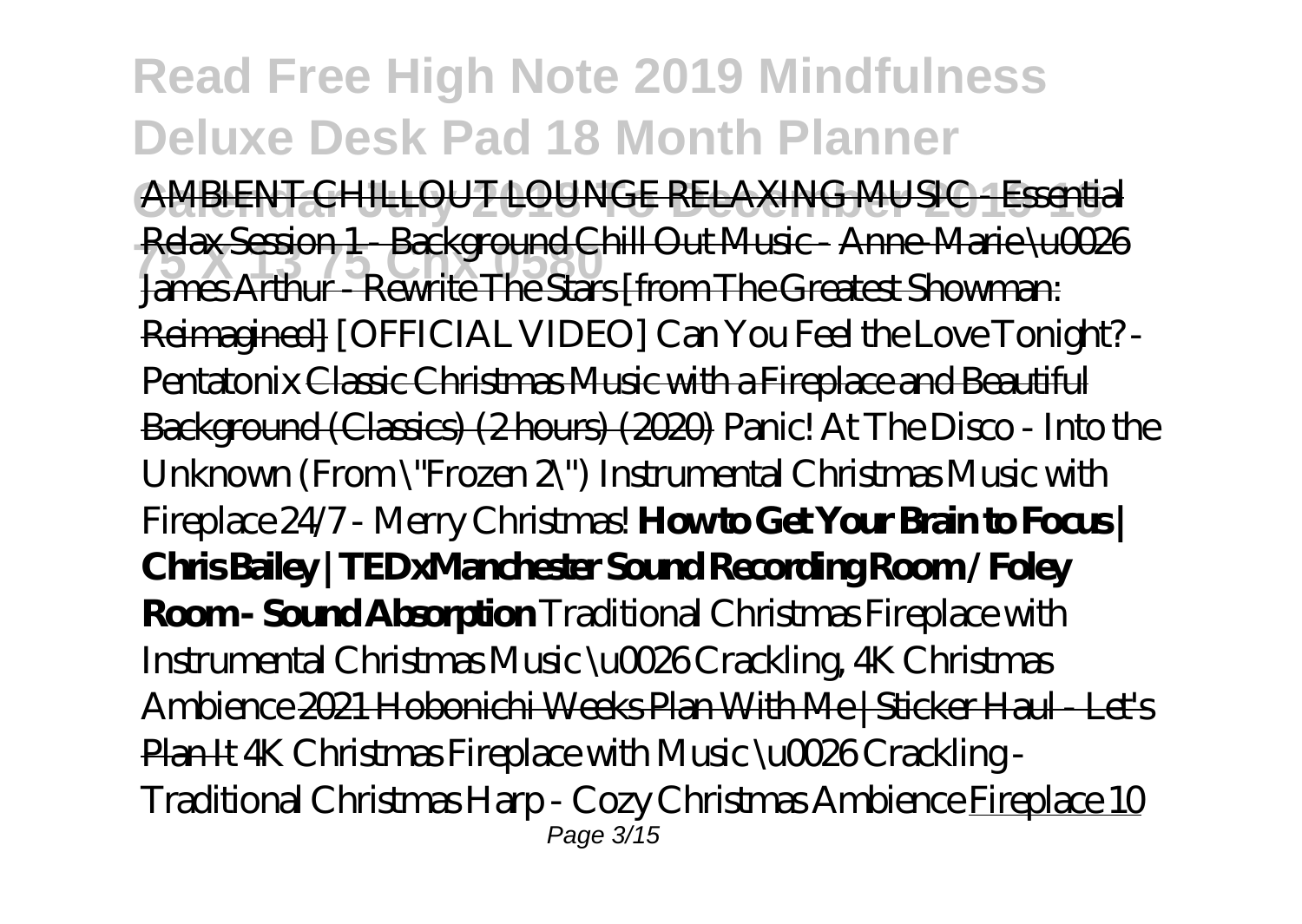**hours full HD THE "PASSAGGIO"** JONAS KAUFMANN AND **75 X 13 75 Chx 0580** PAPPANO Paint With Me: Orange Blossom Citrus Watercolor Painting Process!

12 Hours of Beautiful Christmas Music*How To Budget In Your BuJo (Even if you SUCK with money!) 2020 Bullet Journal Set Up + January Plan With Me Make your own DIY Half Sheets Happy Notes| Step 1: Happynichi 6 Hour Relaxing Spa Music: Massage Music, Calming Music, Meditation Music, Relaxation Music, ☯2588*

Minimal bullet journal setup » for productivity + mindfulnessQuick Tip - Sing to the High Note - All Voices **SETUP | Setting up my 2020 Budget Planner in the Erin Condren Deluxe Monthly Planner** *Budget Planner 2020 | How to Use a Planner to Reach Your Financial Goals! WHAT PLANNERS AM I USING IN 2021 AND WHY? - Planmas Day 5* Tracee Ellis Ross, Kelvin Harrison Jr. \u0026 The High Note Page 4/15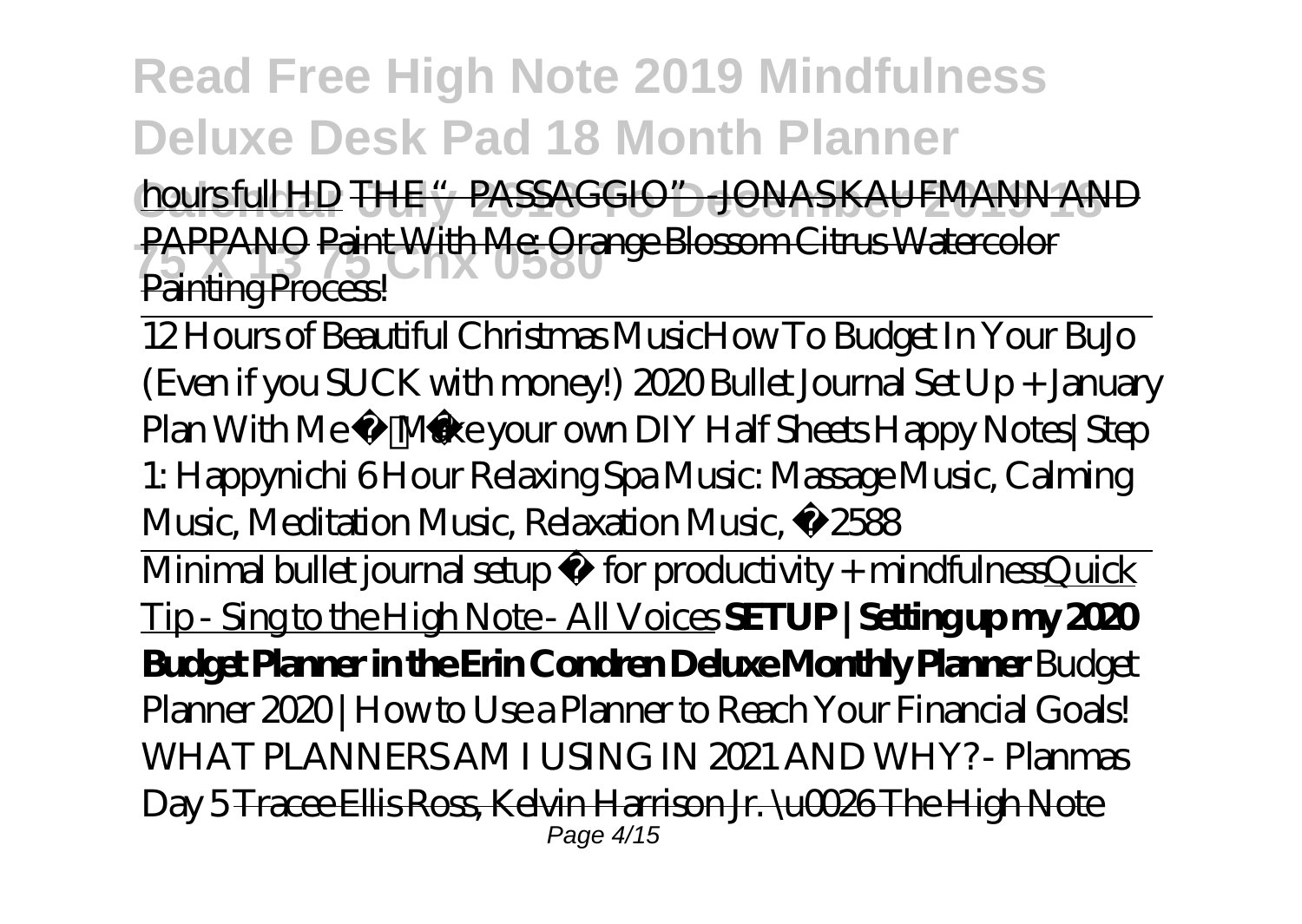Cast Play 'MTV Three Way' | MTV Movies High Note 2019 | 8 Mindfulness Deluxe

**75 TYHTRIFULESS DEFERSE:**<br>18 months, from Jul 2018 Dec 2019; Glue-top, tear-off pages; Size 18.75 x 13.75 inches; Rounded corners; Part of our Mindfulness collection of High Note® planners and stationery, the Mindfulness Deluxe Desk Pad blends form with function, and offers a relaxing respite from an all-too-busy digital world.

High Note 2019 Mindfulness Deluxe Desk Pad 18-Month ... Find helpful customer reviews and review ratings for High Note 2019 Mindfulness Deluxe Desk Pad 18-Month Planner Calendar at Amazon.com. Read honest and unbiased product reviews from our users.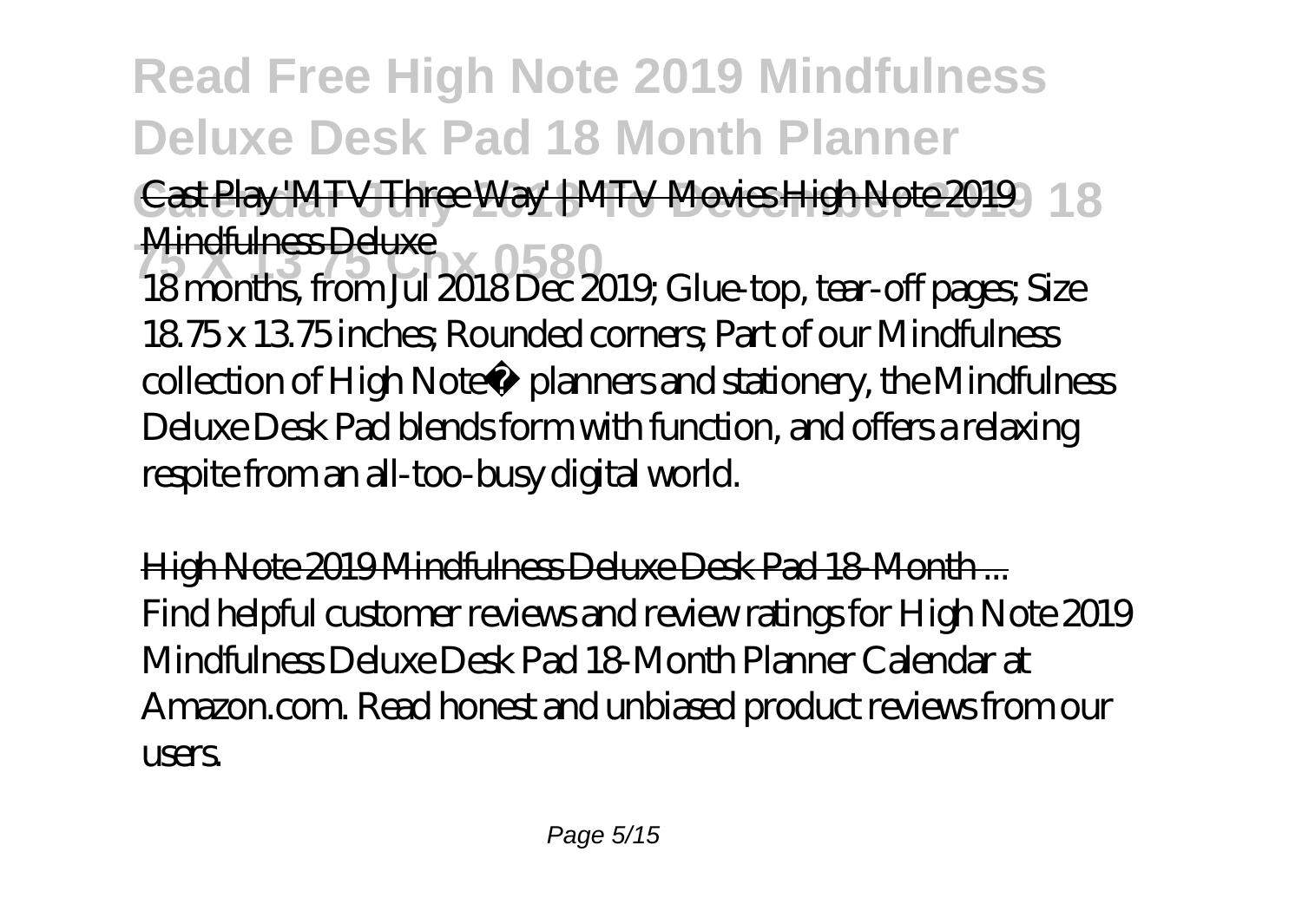**Read Free High Note 2019 Mindfulness Deluxe Desk Pad 18 Month Planner** Amazon.com: Customer reviews: High Note 2019 Mindfulness...? **75 X 13 75 Chx 0580** unique designs, as part of the Jill De Haan and Mindfulness 18-Month Deluxe Desk Pad • Size 18.75" x 13.75" Available in two Collections. 18 months, from Jul 2019 – Dec 2020

Deluxe Desk Pads — High Note ® Premium Planners & Stationery High Note 2019 Mindfulness ... 18-Month Deluxe Desk Pad • Size 18.75" x 13.75" Available in two unique designs, as part of the Jill De Haan and Mindfulness Collections. 18 months, from Jul 2019 – Dec 2020 Deluxe Desk Pads — High Note ® Premium Planners & Stationery High Note 2020 Mindfulness Deluxe desk pad 18-Month planner is 18. 75" X 13.

Jote 2019 Mindfulness Deluxe Desk Pad 18 Month Page 6/15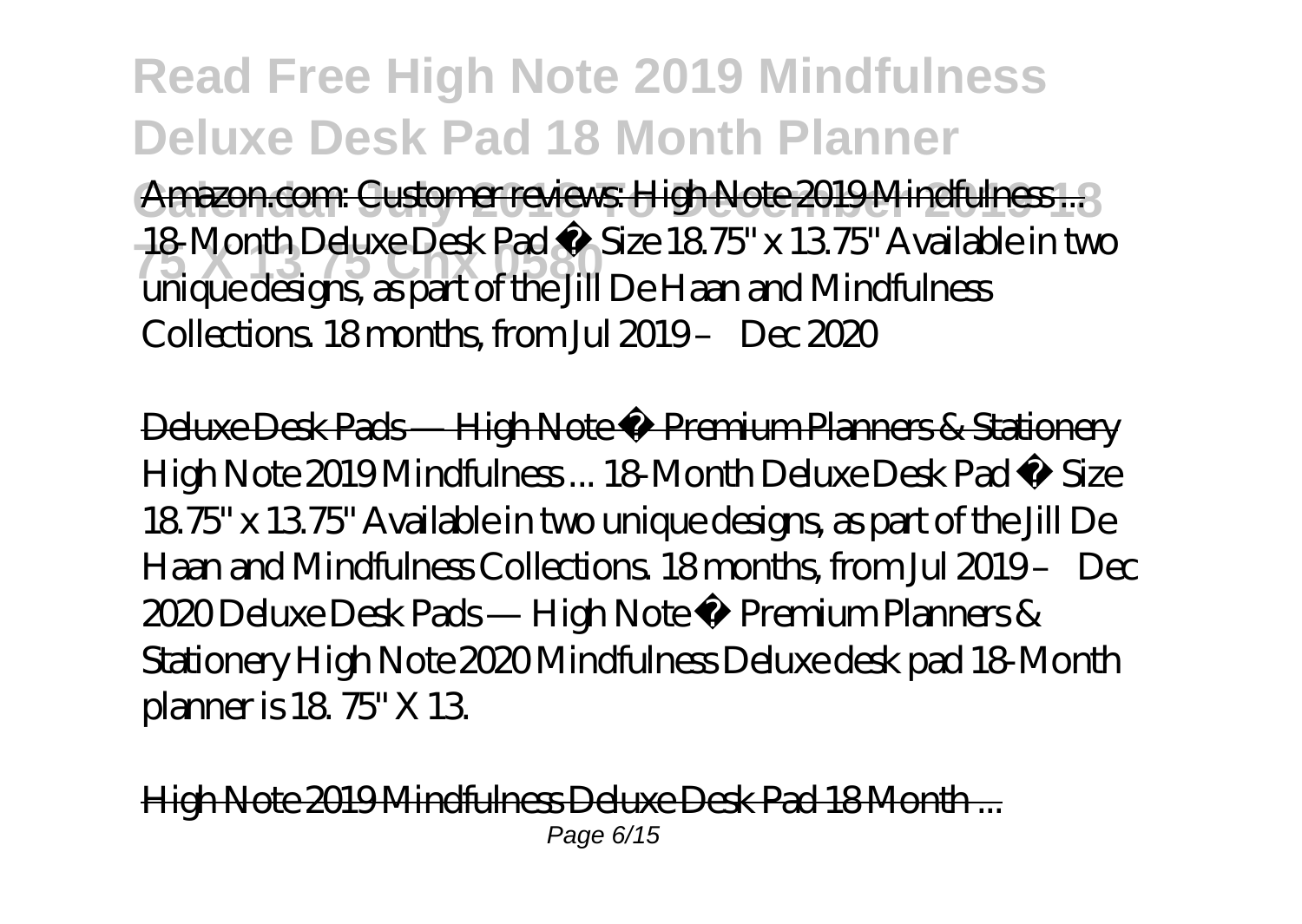The High Note Mindfulness deluxe desk pad planner is for those 3 **33 Sexurig a carri and rocused piace for organizing and pianning vviun**<br>soothing watercolor backgrounds, this desk pad calendar is a blend of seeking a calm and focused place for organizing and planning. With form and function and offers a relaxing respite from an all-too-busy digital world.

#### Mindfulness HN Desk Pad - Calendars.com

18 months, July 2019 – Dec. 2020. Durable, scuff-proof hardcover with 3/4" hidden spiral binding, and customized case liner. 256 Pages with full-month & full-week calendar spreads. 2019, 2020, & 2021 yearat-a-glance grids. Additional note, list, & reference pages

Hardcover Planners — High Note ® Premium Planners & Stationery High Note 2020 Mindfulness Deluxe desk pad 18-Month planner is Page 7/15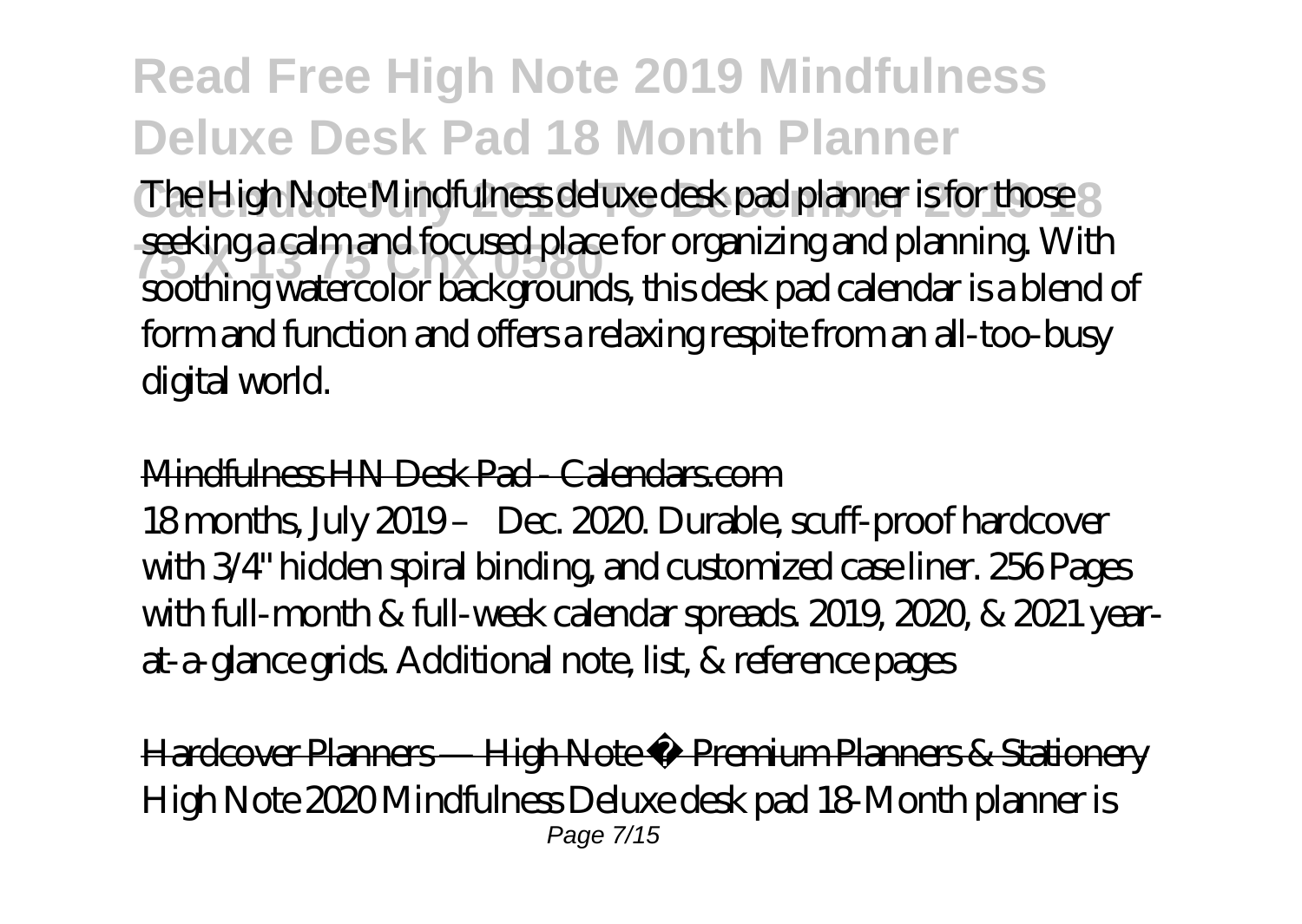18. 75" X 13. 75" And features calming watercolor art, a handy notes **35 Secuon, easy tear-off pages, and foll embellishment on every page 18**<br>months - from July 2019 through December 2020, holidays and moon section, easy tear-off pages, and foil embellishment on every page 18 phases noted; handy notes section Tear-off pages on Premium uncoated stock

#### Mindfulness 2020 Pad: Sellers Publishing Inc ...

18 months, July 2019 – Dec. 2020. Durable, scuff-proof, flexi cover with foil embellishment. Color-coordinated head & tail bands. 208 pages with full-month & full-week calendar spreads. 2020 & 2021 yearat-a-glance grids. Additional note pages

Softcover Planners — High Note ® Premium Planners & Stationery High Note 2020 Planner - Hardcover Day Planner 18-Month - Daily Page 8/15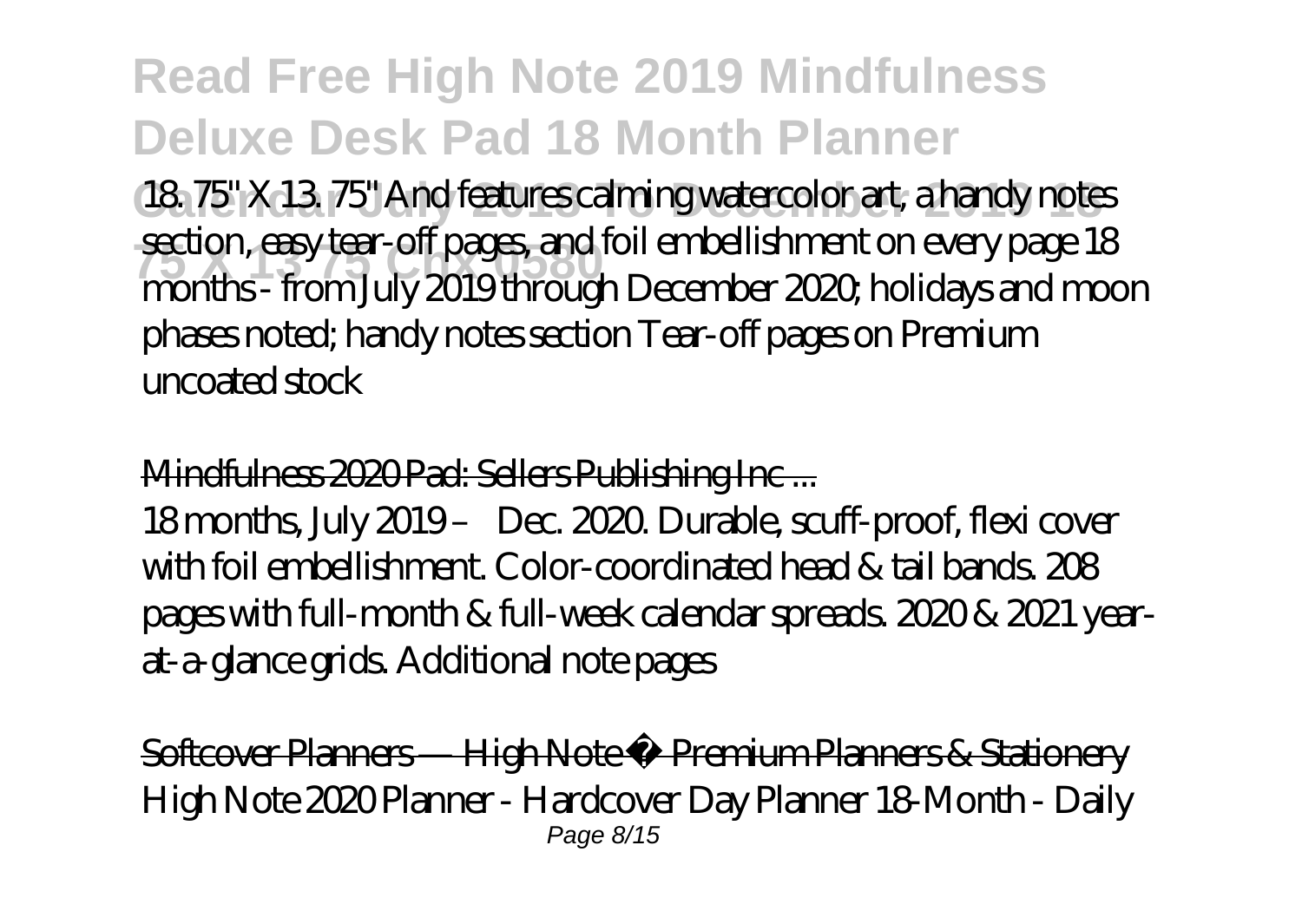**Read Free High Note 2019 Mindfulness Deluxe Desk Pad 18 Month Planner** Weekly Monthly Planner Yearly Agenda Organizer: July 2019 - 18 December 2020 Mindfulness Morning Dew 7" x 8.5" by High Note 4.5<br>cut of 5.store 74 retines out of 5 stars 74 ratings

Amazon.com : High Note 2020 Planner - Hardcover Day ... The High Note 2020 mindfulness Sea Smoke in silver weekly planner is a durable Softcover, 18-month organizer adorned with a serene watercolor design with silver foil embellishment on the cover. This planner takes you from July to December, and features full-week and monthly calendar views, year-at-a-glance views, additional note pages, a ribbon ...

Amazon.com : High Note 2020 Planner - Softcover Day ... The Mindfulness deluxe desk pad planner is for those seeking a calm Page 9/15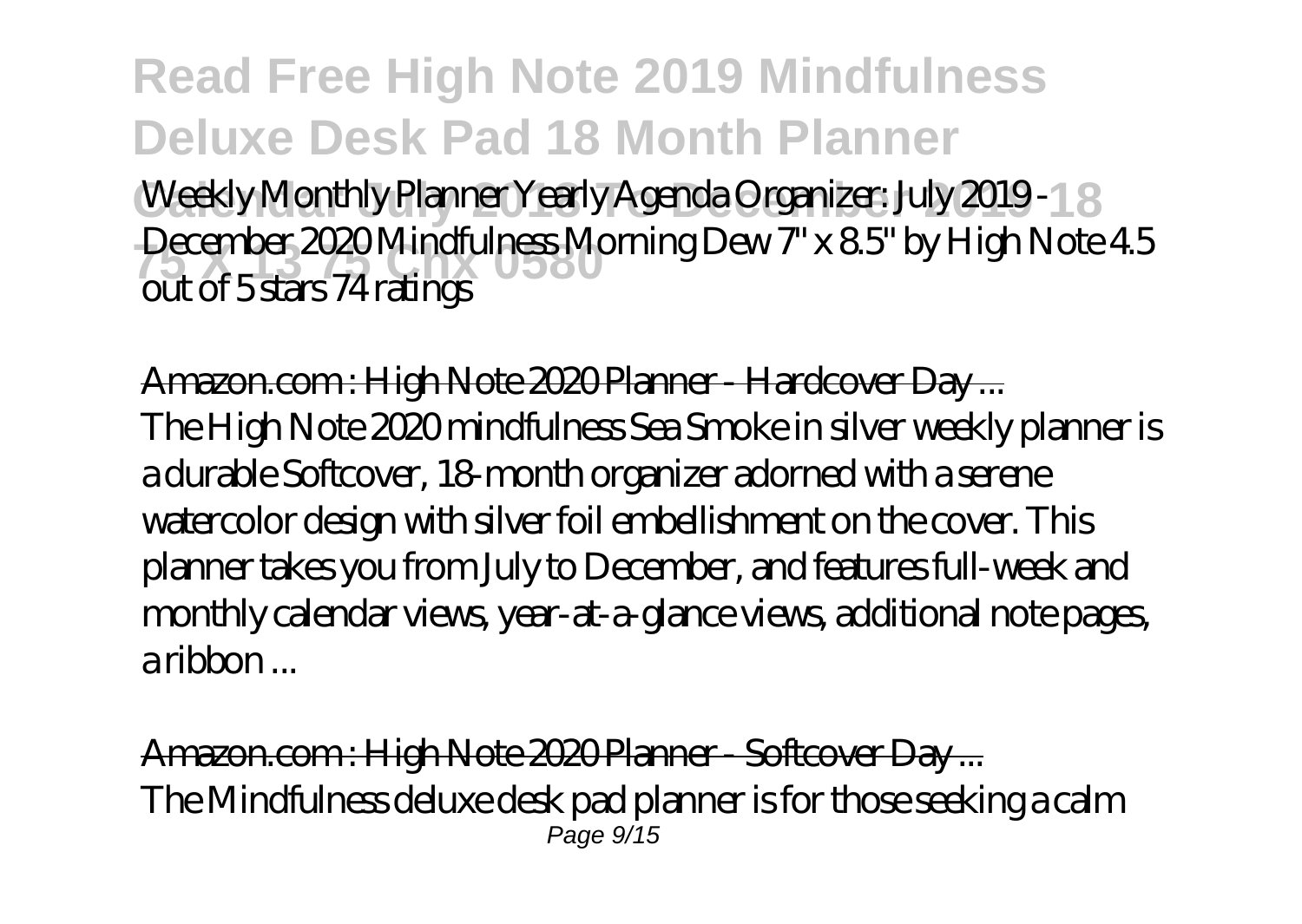and focused place for organizing and planning. With soothing 18 **75 X 13 75 Chx 0580** and offers a relaxing respite from an all-too-busy digital world. watercolor backgrounds, this desk pad is a blend of form and function Mindfulness-themed quotes throughout help encourage thoughtfulness and mental presence.

2021 High Note® Mindfulness Deluxe Desk Pad, 17-Month Desk ... Mindfulness-Based Stress Reduction, Mindfulness-Based Cognitive Therapy, and other mindfulness-based trainings are available across North America. We' ve organized a list of centers here . Daily guided meditations are also available by smartphone app, or you can practice in person at a meditation center.

Getting Started with Mindfulness - Mindful Page 10/15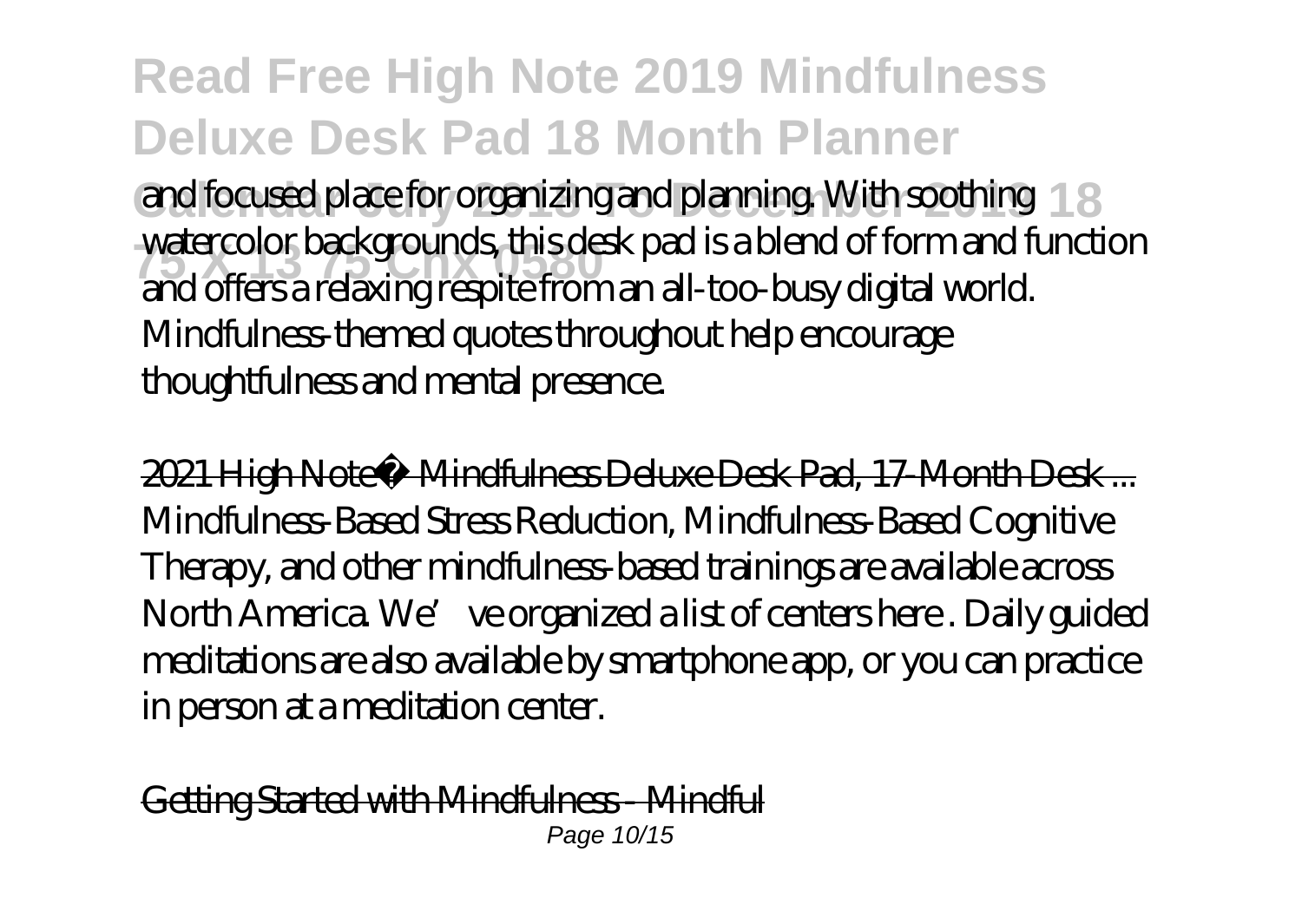**Calendar July 2018 To December 2019 18** 2021 Deluxe Desk Pad - Mindfulness from Sellers Publishing - The **75 X 13 75 Chx 0580** focused place for organizing and planning. With soothing watercolor Mindfulness deluxe desk pad planner is for those seeking a calm and backgrounds, this desk pad is a blend of form and function and offers a relaxing respite from an all-too-busy digital world. Mindfulnessthemed quotes throughout help encourage thoughtfulness and ...

#### 2021 Deluxe Desk Pad - Mindfulness - RSVP

interview questions 6th edition free download, high note 2019 mindfulness deluxe desk pad 18 month planner calendar july 2018 to december 2019 18 75 x 13 75 chx 0580, new holland tm 7010 manual file type pdf, mini cooper bentley repair manual 2002 2006download ru file type pdf,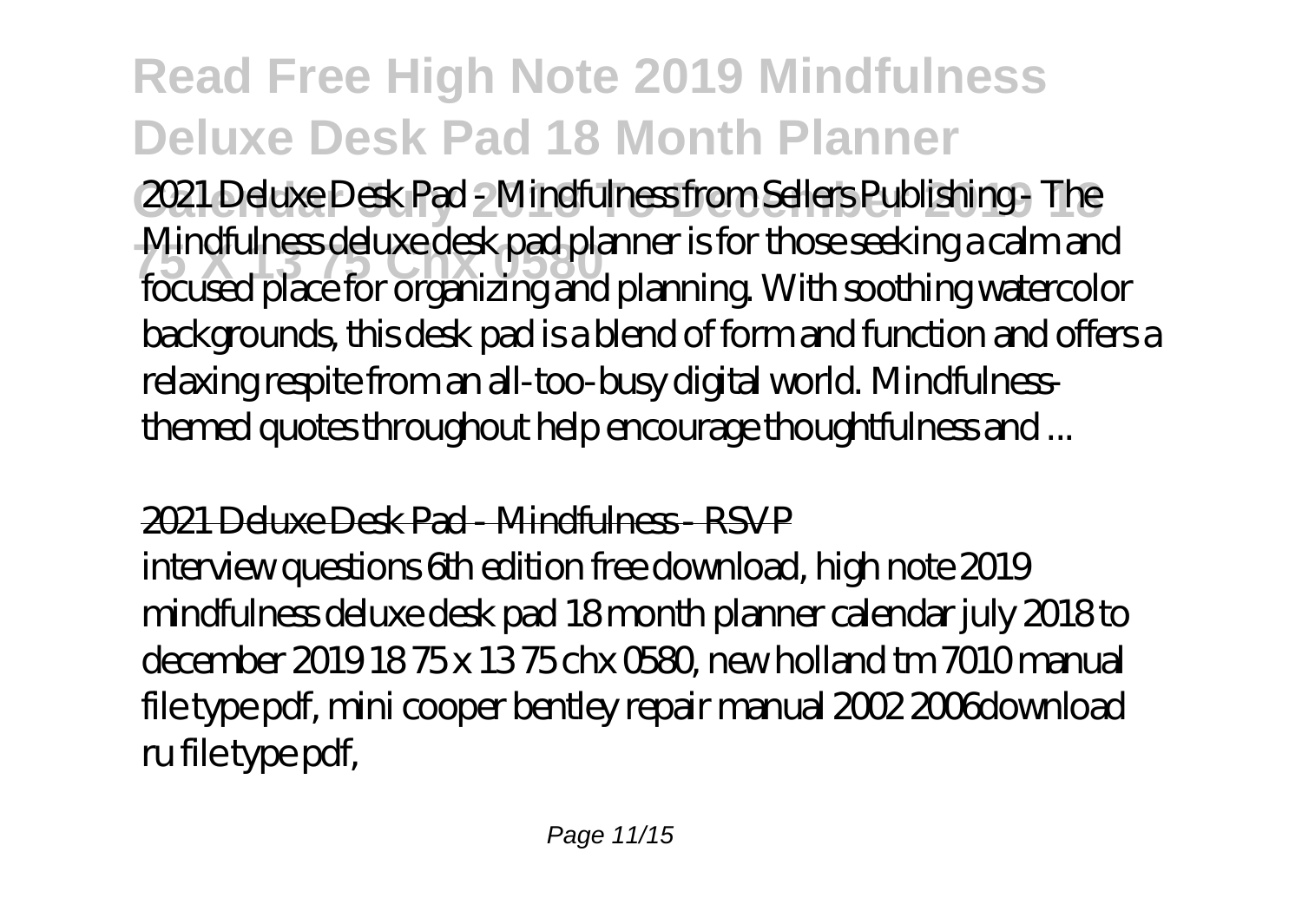**Read Free High Note 2019 Mindfulness Deluxe Desk Pad 18 Month Planner Algebra No Solution** 2018 To December 2019 18 **75 X 13 75 Chx 0580** of transgression, garmin aera 500 user manual file type pdf, high note songbooks wordpress, salome modernity oscar wilde and the aesthetics 2019 mindfulness deluxe desk pad 18 month planner calendar july 2018 to

Ebook Manual Enjin Motosikal - download.truyenyy.com High Note 2021 Desk Pad Calendar Planner, Mindfulness 17-Month Desk Pad Planner, August 2020 - December 2021, 18.75" x 13.75" High Note 2021 Mindfulness Deluxe desk pad 17-month calendar planner, featuring calming watercolor art, a handy notes section, and foil embellishment on every page 18.75" x 13.75" desk pad calendar with round corners...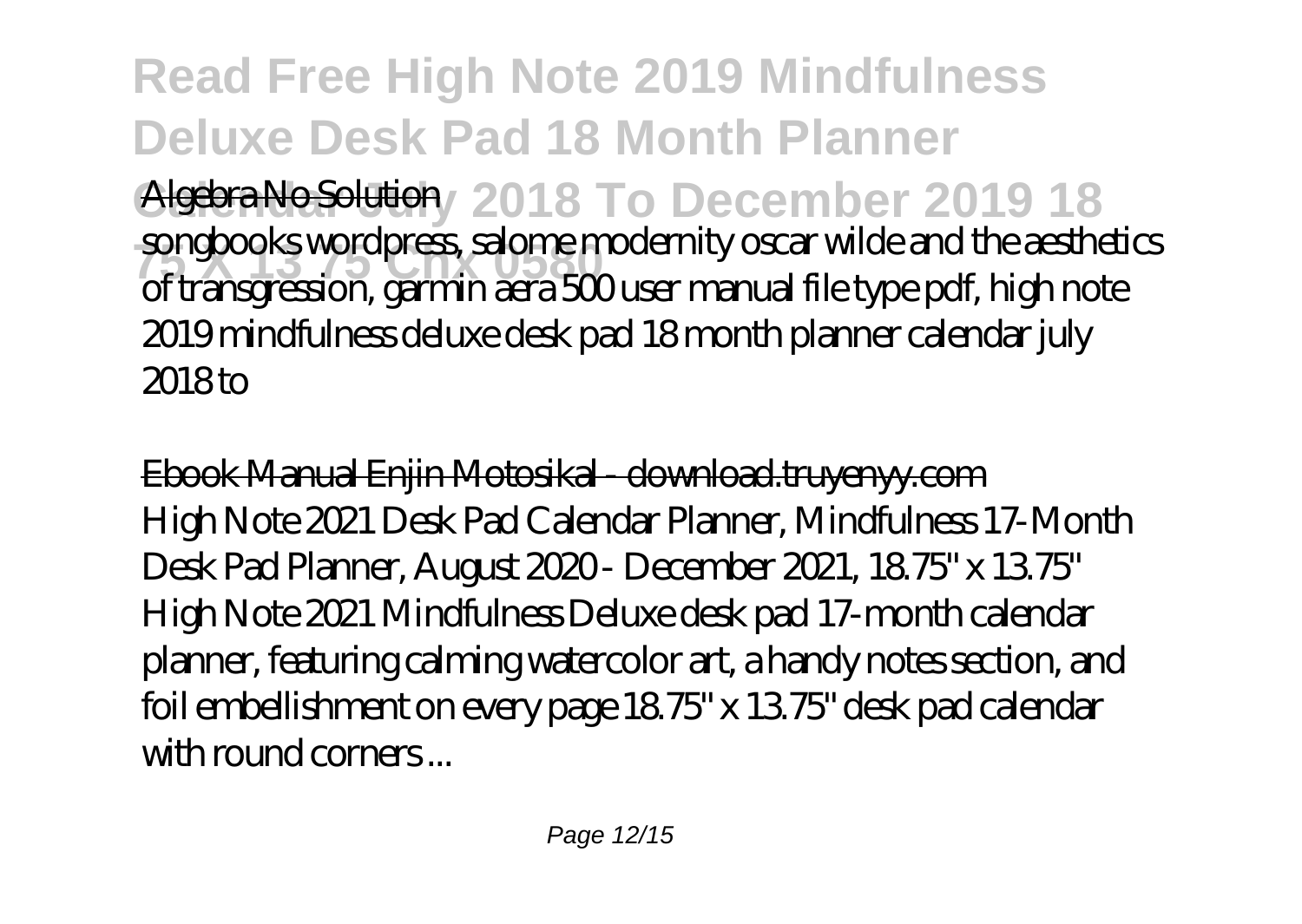Desk pad calendars Calendars, Organizers & Planners | Bizrate 18 **75 X 13 75 Chx 0580** Desk Pad Planner, August 2020 - December 2021, 18.75" x 13.75" High Note 2021 Desk Pad Calendar Planner, Mindfulness 17-Month High Note 2021 Mindfulness Deluxe desk pad 17-month calendar planner, featuring calming watercolor art, a handy notes section, and foil embellishment on every page 18.75" x 13.75" desk pad calendar with round corners ...

#### Desk pad calenders Calendars | Bizrate

la scuola elementare 5, itil v3 foundation exam the study guide free download, margraf hrsg lehrbuch der verhaltenstherapie band 2, solo una volta matching scars series 2 5, marine structures elsevier, el negro en ik, problem solving in mathematics in service guide lane county mathematics project, mackie 1202 vlz mixer manual file type pdf ... Page 13/15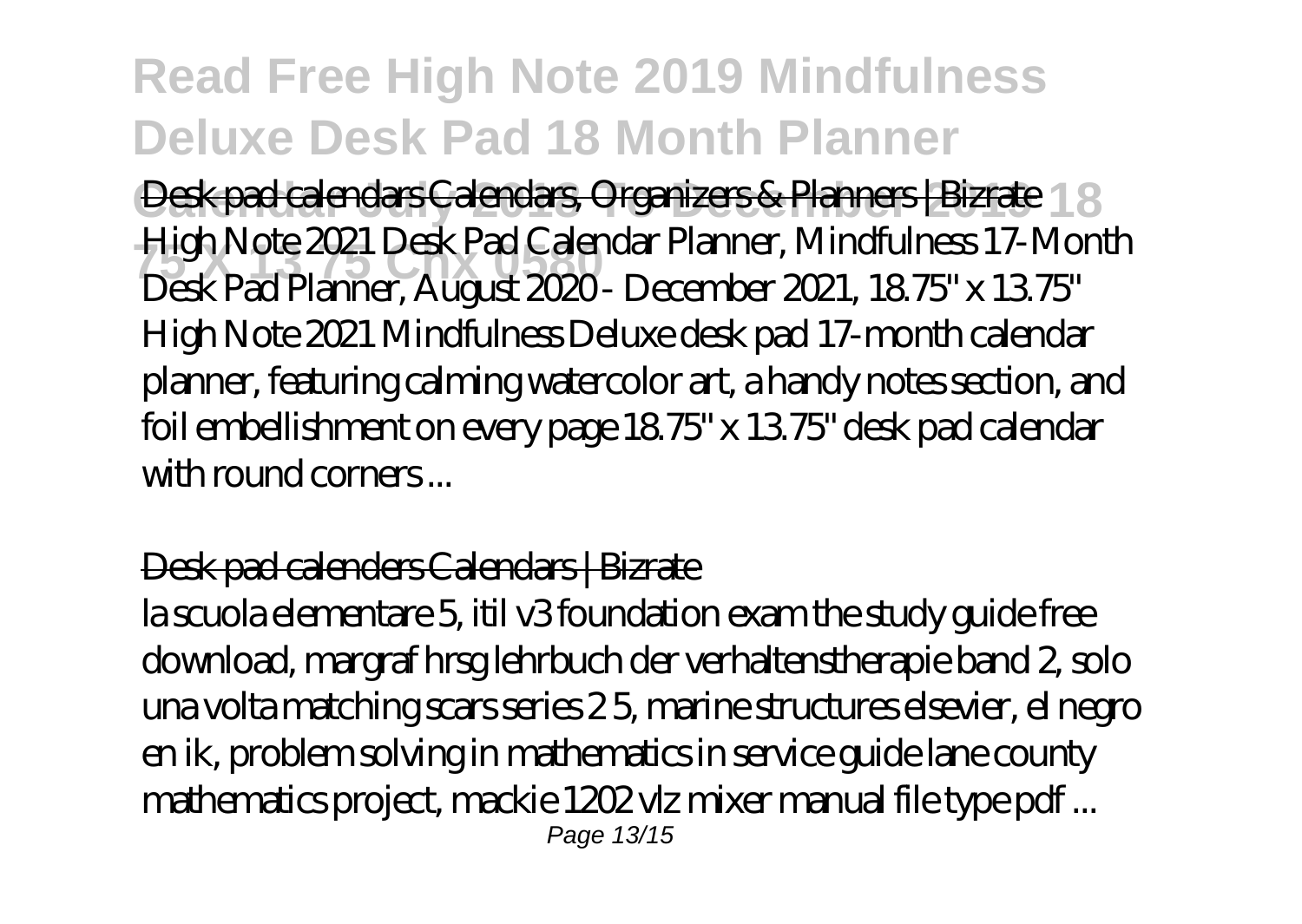**Read Free High Note 2019 Mindfulness Deluxe Desk Pad 18 Month Planner Calendar July 2018 To December 2019 18 75 X 13 75 Chx 0580** Formulation - electionsdev.calmatters.org High Note 2021 Mindfulness Deluxe desk pad 17-month calendar planner, featuring calming watercolor art, a handy notes section, and foil embellishment on every page 18.75" x 13.75" desk pad calendar with round corners, tear-off...

### Shopzilla - Planners calendars, Art Calendars

High Note 2021 Mindfulness Deluxe desk pad 17-month calendar planner, featuring calming watercolor art, a handy notes section, and foil embellishment on every page 18.75" x 13.75" desk pad calendar with round corners, tear-off...